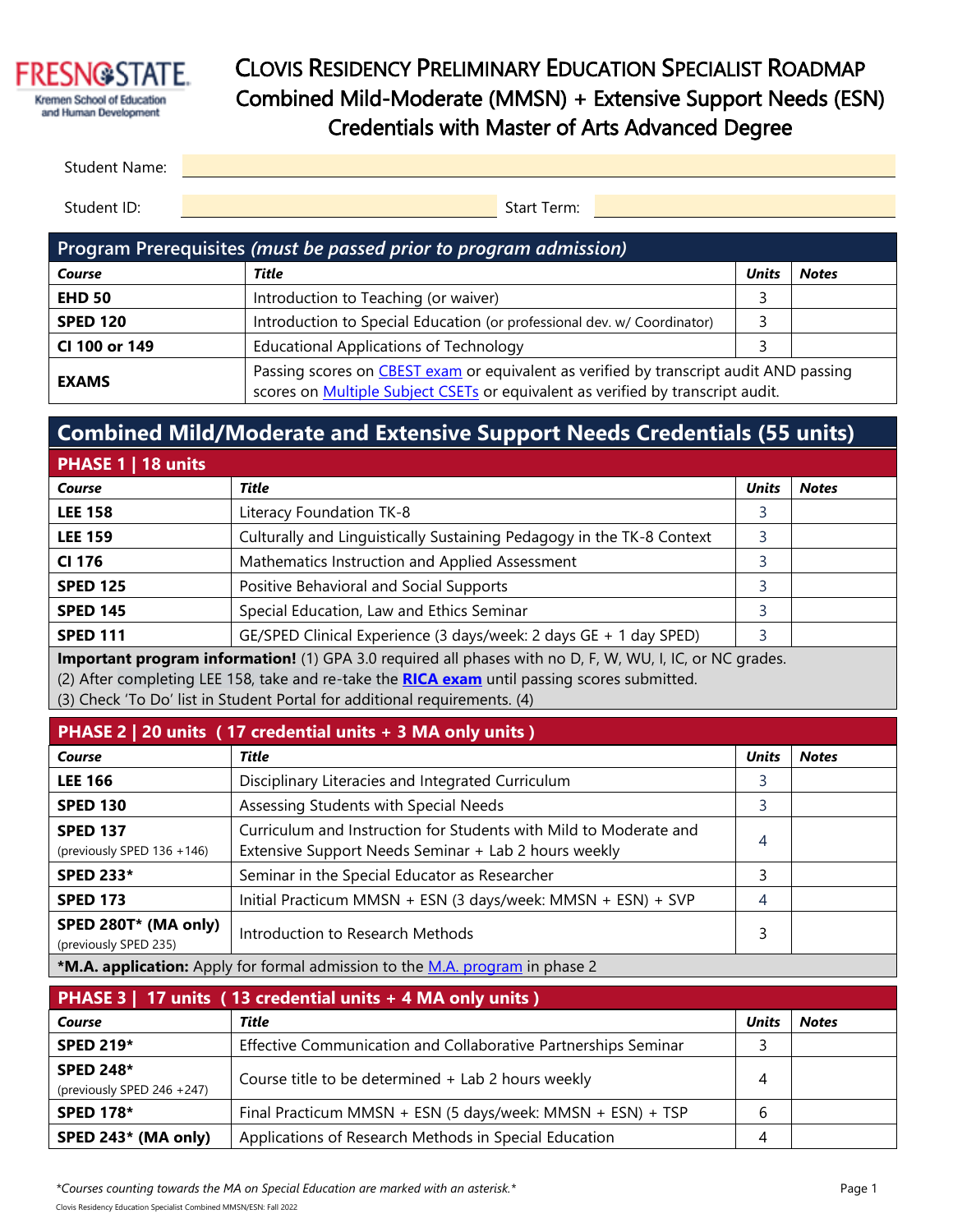

CLOVIS RESIDENCY PRELIMINARY EDUCATION SPECIALIST ROADMAP Combined Mild-Moderate (MMSN) + Extensive Support Needs (ESN) Credentials with Master of Arts Advanced Degree

| <b>Master of Arts in Special Education</b>                           |                                        |       |              |  |  |
|----------------------------------------------------------------------|----------------------------------------|-------|--------------|--|--|
| <b>PHASE 4</b>   7 units (*MA courses are marked with an asterisk.*) |                                        |       |              |  |  |
| Course                                                               | Title                                  | Units | <b>Notes</b> |  |  |
| <b>SPED 280T*</b><br>(previously SPED 236)                           | Issues and Trends in Special Education |       |              |  |  |
| SPED 298* or SPED<br>299*                                            | Master of Arts Project or Thesis       | 4     |              |  |  |